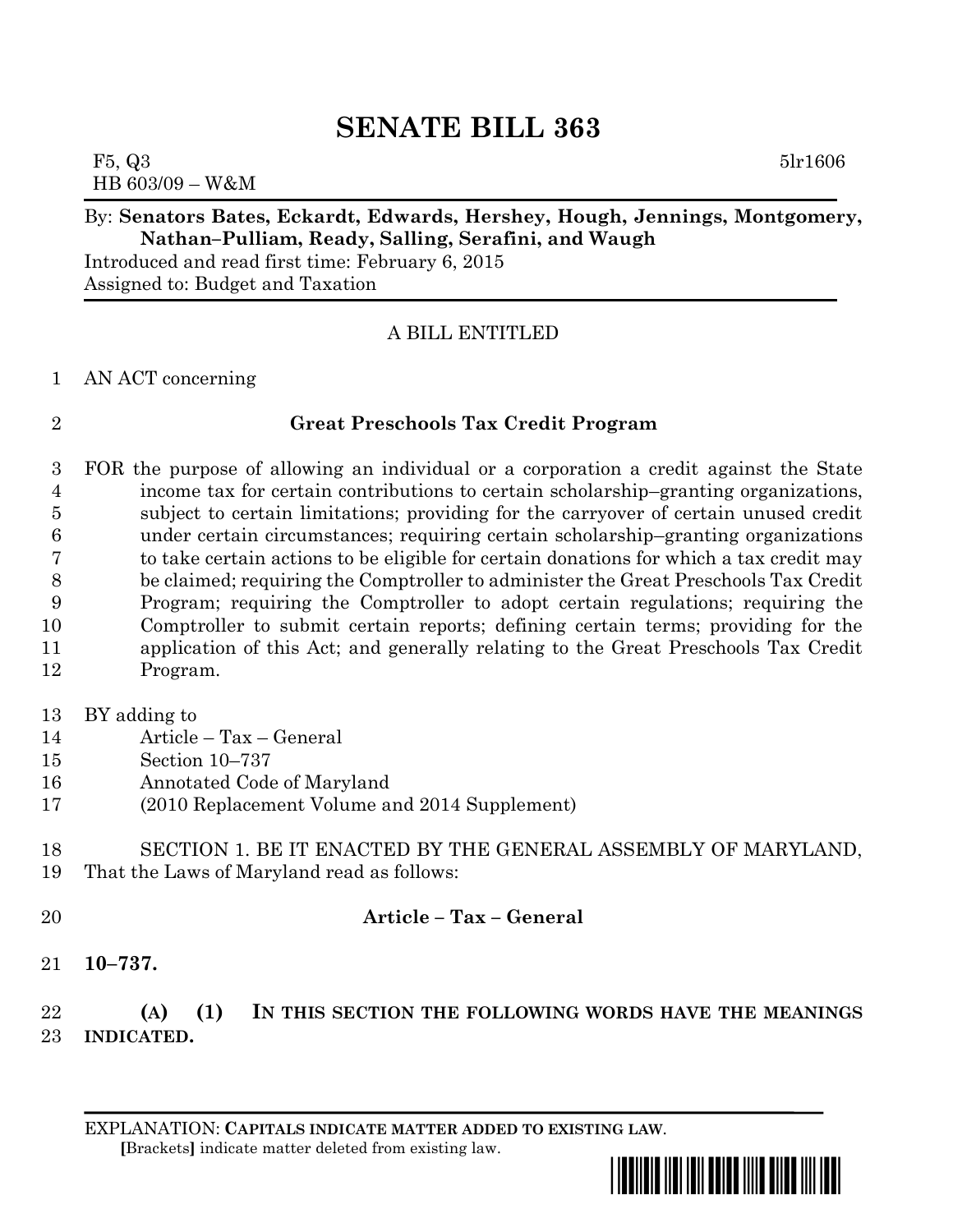**(2) "EDUCATIONAL SCHOLARSHIP" MEANS A GRANT TO AN ELIGIBLE STUDENT TO COVER ALL OR PART OF THE TUITION AND FEES AT A QUALIFYING SCHOOL.**

 **(3) "ELIGIBLE STUDENT" MEANS A STUDENT WHO MEETS THE REQUIREMENTS OF SUBSECTION (C) OF THIS SECTION.**

 **(4) "PARENT" INCLUDES A GUARDIAN, A CUSTODIAN, AND ANY OTHER PERSON WITH AUTHORITY TO ACT ON BEHALF OF THE STUDENT.**

 **(5) "PROGRAM" MEANS THE GREAT PRESCHOOLS TAX CREDIT PROGRAM ESTABLISHED UNDER THIS SECTION.**

 **(6) "QUALIFYING SCHOOL" MEANS A STATE OR NATIONALLY ACCREDITED CHILD CARE CENTER OR NONPUBLIC SCHOOL APPROVED BY THE MARYLAND STATE DEPARTMENT OF EDUCATION TO PROVIDE PREKINDERGARTEN PROGRAM SERVICES.**

 **(7) "SCHOLARSHIP–GRANTING ORGANIZATION" MEANS AN ORGANIZATION THAT AWARDS EDUCATIONAL SCHOLARSHIPS TO ELIGIBLE STUDENTS ATTENDING A QUALIFYING SCHOOL.**

 **(B) (1) AN INDIVIDUAL OR A CORPORATION MAY CLAIM A CREDIT AGAINST THE STATE INCOME TAX AS PROVIDED UNDER THIS SECTION FOR CONTRIBUTIONS TO A SCHOLARSHIP–GRANTING ORGANIZATION.**

 **(2) (I) THE TOTAL TAX CREDIT ALLOWED UNDER THIS SECTION FOR ANY TAXABLE YEAR MAY NOT EXCEED 50% OF THE STATE INCOME TAX FOR THAT YEAR, DETERMINED BEFORE THE APPLICATION OF THE CREDITS UNDER THIS SECTION AND §§ 10–701 AND 10–701.1 OF THIS SUBTITLE, BUT AFTER THE APPLICATION OF ANY OTHER CREDITS UNDER THIS SUBTITLE.**

 **(II) IF THE CREDIT ALLOWED UNDER THIS SECTION EXCEEDS 50% OF THE STATE INCOME TAX, ANY UNUSED CREDIT MAY BE CARRIED FORWARD AND APPLIED FOR SUCCEEDING TAXABLE YEARS UNTIL THE EARLIER OF:**

**1. THE FULL AMOUNT OF THE EXCESS IS USED; OR**

 **2. THE EXPIRATION OF THE THIRD TAXABLE YEAR AFTER THE TAXABLE YEAR IN WHICH THE CONTRIBUTION WAS MADE.**

 **(C) (1) TO QUALIFY AS AN ELIGIBLE STUDENT FOR PURPOSES OF THE PROGRAM, A STUDENT SHALL MEET THE REQUIREMENTS OF THIS SUBSECTION.**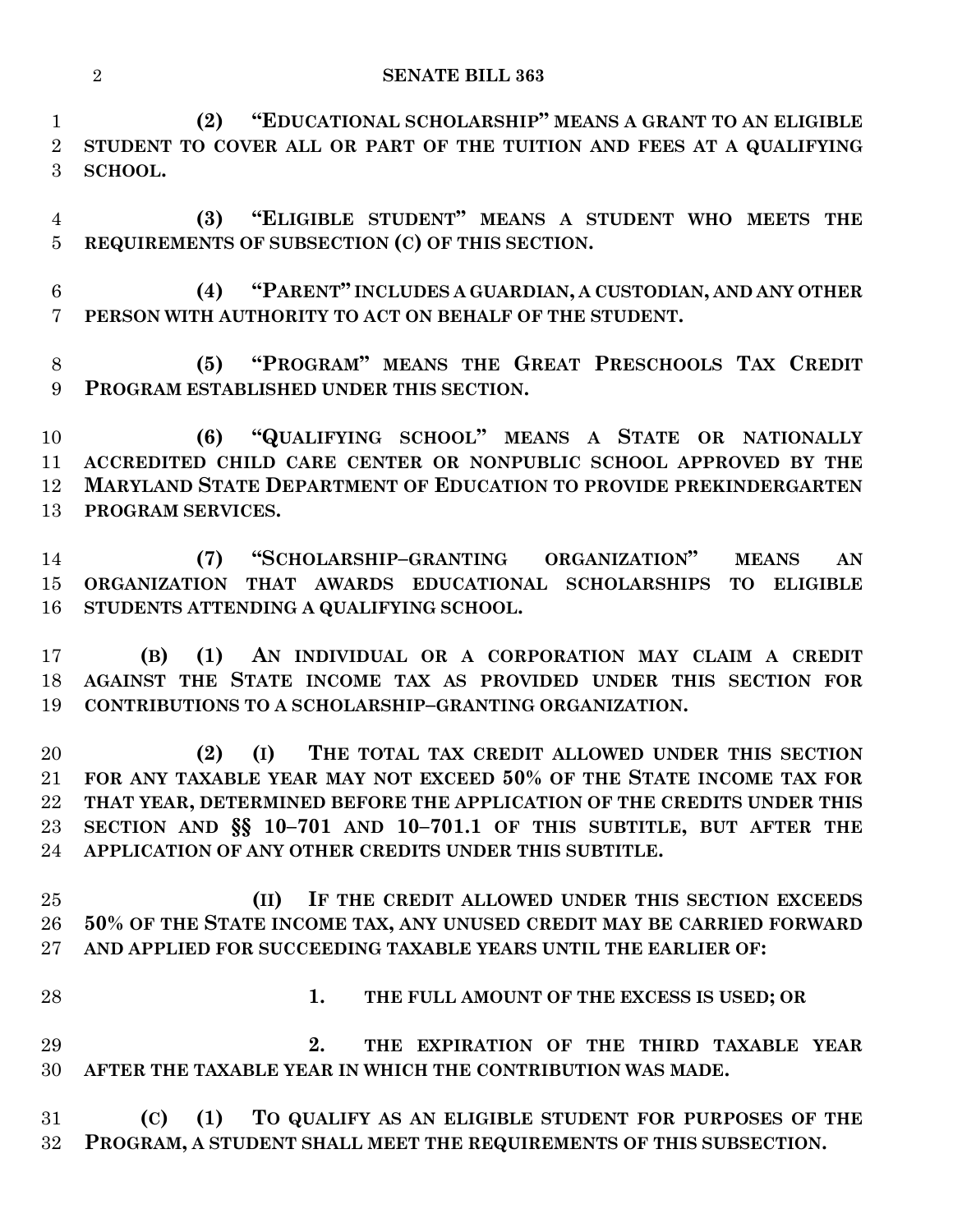**(2) THE STUDENT'S HOUSEHOLD INCOME FOR THE PRECEDING TAXABLE YEAR MAY NOT EXCEED AN AMOUNT EQUAL TO 2.5 TIMES THE INCOME STANDARD USED TO QUALIFY FOR A REDUCED PRICE LUNCH UNDER THE NATIONAL FREE OR REDUCED PRICE LUNCH PROGRAM ESTABLISHED UNDER 42 U.S.C. § 1751.**

- **(3) THE STUDENT MUST BE ENROLLED IN A QUALIFYING SCHOOL.**
- **(D) A QUALIFYING SCHOOL SHALL:**
- **(1) COMPLY WITH ALL HEALTH AND SAFETY LAWS OR CODES THAT APPLY TO NONPUBLIC PRESCHOOLS;**
- **(2) HOLD A VALID OCCUPANCY PERMIT IF REQUIRED BY THE COUNTY OR MUNICIPAL CORPORATION WHERE THE SCHOOL IS LOCATED;**
- **(3) CERTIFY THAT IT WILL NOT DISCRIMINATE IN ADMISSIONS ON THE BASIS OF RACE, COLOR, NATIONAL ORIGIN, RELIGION, OR DISABILITY; AND**
- **(4) PROVIDE ACADEMIC ACCOUNTABILITY TO PARENTS OF THE STUDENTS BY REGULARLY REPORTING ON THE STUDENT'S PROGRESS.**
- **(E) (1) A SCHOLARSHIP–GRANTING ORGANIZATION SHALL:**
- **(I) NOTIFY THE COMPTROLLER OF ITS INTENT TO AWARD EDUCATIONAL SCHOLARSHIPS;**
- **(II) DEMONSTRATE TO THE COMPTROLLER THAT IT HAS BEEN GRANTED AN EXEMPTION FROM THE FEDERAL INCOME TAX AS AN ORGANIZATION DESCRIBED IN § 501(C)(3) OF THE INTERNAL REVENUE CODE;**
- **(III) MAIL PERIODIC SCHOLARSHIP PAYMENTS TO A QUALIFYING SCHOOL AS CHECKS MADE OUT TO AN ELIGIBLE STUDENT'S PARENT;**
- **(IV) PROVIDE AN APPROVED RECEIPT TO THE COMPTROLLER FOR CONTRIBUTIONS MADE TO THE ORGANIZATION;**
- **(V) SPEND 90% OF THE REVENUE FROM DONATIONS ON EDUCATIONAL SCHOLARSHIP AWARDS;**
- **(VI) SPEND EACH YEAR A PORTION OF ITS EXPENDITURES ON SCHOLARSHIPS FOR ELIGIBLE STUDENTS EQUAL TO THE PERCENTAGE OF ELIGIBLE**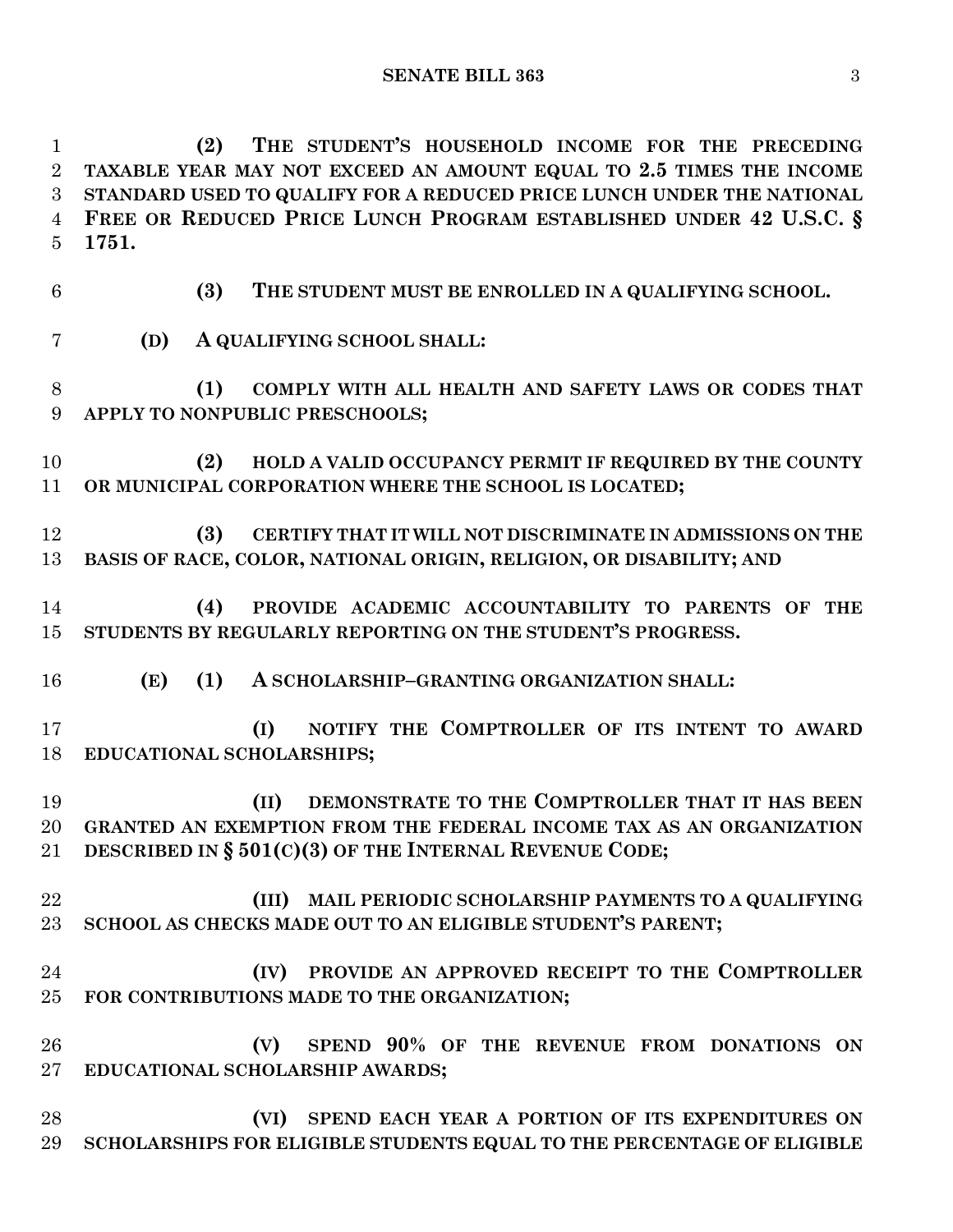**STUDENTS IN THE COUNTY WHERE THE SCHOLARSHIP–GRANTING ORGANIZATION EXPENDS THE MAJORITY OF ITS SCHOLARSHIPS;**

 **(VII) VERIFY ANNUALLY THAT NO STUDENT RECEIVING A SCHOLARSHIP RESIDES IN A HOUSEHOLD WHOSE INCOME IN THE PRECEDING TAXABLE YEAR EXCEEDS AN AMOUNT EQUAL TO 2.5 TIMES THE INCOME STANDARD USED TO QUALIFY FOR A REDUCED PRICE LUNCH UNDER THE NATIONAL FREE OR REDUCED PRICE LUNCH PROGRAM ESTABLISHED UNDER 42 U.S.C. § 1751;**

 **(VIII) ENSURE THAT EDUCATIONAL SCHOLARSHIPS ARE PORTABLE DURING THE SCHOOL YEAR AND CAN BE USED AT ANY QUALIFIED SCHOOL; AND**

 **(IX) DEMONSTRATE ITS FINANCIAL ACCOUNTABILITY AS REQUIRED BY THE COMPTROLLER.**

**(2) A SCHOLARSHIP–GRANTING ORGANIZATION MAY NOT:**

 **(I) EMPLOY A PERSON THAT POSES A REASONABLE RISK TO THE APPROPRIATE USE OF ANY CONTRIBUTIONS; OR**

 **(II) AWARD AN EDUCATIONAL SCHOLARSHIP TO A FAMILY MEMBER OF THE ORGANIZATION'S BOARD OF DIRECTORS OR ITS PAID STAFF.**

 **(F) (1) THE COMPTROLLER SHALL ADOPT REGULATIONS NECESSARY TO CARRY OUT THE PROVISIONS OF THIS SECTION.**

 **(2) ON OR BEFORE OCTOBER 1 OF EACH YEAR, THE COMPTROLLER SHALL SUBMIT TO THE GOVERNOR AND, SUBJECT TO § 2–1246 OF THE STATE GOVERNMENT ARTICLE, THE GENERAL ASSEMBLY A WRITTEN REPORT REGARDING:**

**(I) THE NUMBER AND AMOUNT OF CREDITS GRANTED;**

 **(II) THE NUMBER OF SCHOOLS ACCEPTING ELIGIBLE STUDENTS;**

 **(III) THE NUMBER OF SCHOLARSHIP–GRANTING ORGANIZATIONS;**

 **(IV) THE NUMBER AND AMOUNT OF CONTRIBUTIONS TO A SCHOLARSHIP–GRANTING ORGANIZATION; AND**